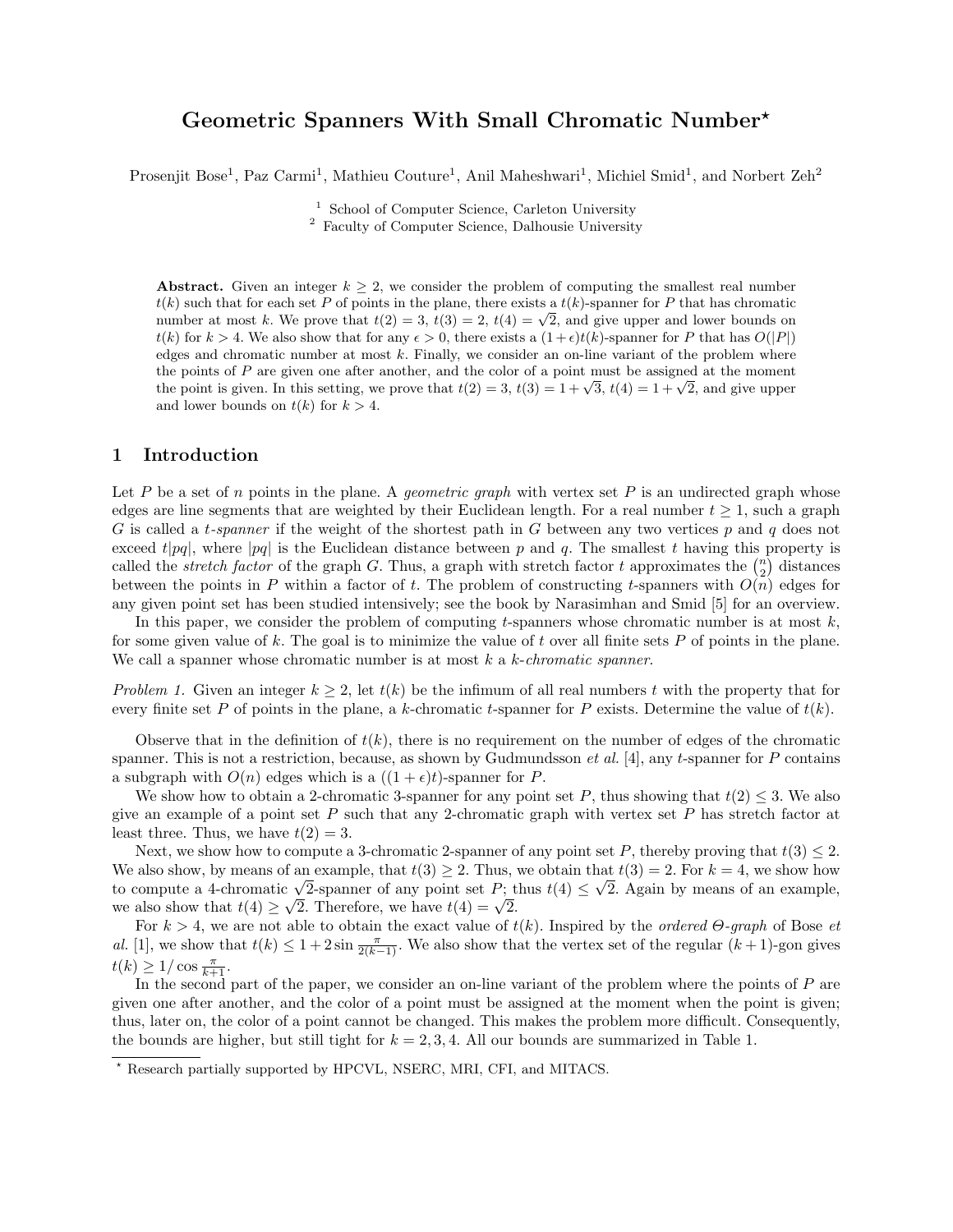Problem 2. Given an integer  $k \geq 2$ , let  $t'(k)$  be the infimum over all real numbers t with the following property: For every finite set P of points in the plane that is given on-line, assign a color from  $\{1, 2, \ldots, k\}$ to each point at the moment it is given, such that the complete  $k$ -partite graph with vertex set  $P$  induced by this coloring is a *t*-spanner of P. Determine the value of  $t'(k)$ .

A simple variant of the ordered  $\Theta$ -graph shows that  $t'(k) \leq 1 + 2\sin(\pi/k)$ . Thus, we have  $t'(2) \leq 3$ , A simple variant of the ordered  $\theta$ -graph shows that  $t(k) \leq 1 + 2\sin(\pi/k)$ . Thus, we have  $t(2) \leq 3$ ,  $t'(3) \leq 1 + \sqrt{3}$  and  $t'(4) \leq 1 + \sqrt{2}$ . Since  $t'(2) \geq t(2) = 3$ , it follows that  $t'(2) = 3$ . We also give examples  $t(3) \leq 1 + \sqrt{3}$  and  $t'(4) \leq 1 + \sqrt{2}$ . Since  $t(2) \geq t(2) = 3$ , it follows that  $t'(2) = 3$ . We also give showing that  $t'(3) \geq 1 + \sqrt{3}$  and  $t'(4) \geq 1 + \sqrt{2}$ . We finally show that, for  $k \geq 5$ ,  $t'(k) \geq 1/\cos \frac{\pi}{k}$ .

The rest of this paper is organized as follows: in Section 2, we define the t-ellipse property and show its relationship to our problem. In Section 3, we give upper and lower bounds for the off-line problem (Problem 1). In Section 4, we give upper and lower bounds for the on-line problem (Problem 2). In Section 5, we present simulation results. We conclude in Section 6. In Table 1, we summarize our results. We now motivate our work.

| number of colors | $t(k)$ (off-line) |                                                                    | $t'(k)$ (on-line)      |                          |
|------------------|-------------------|--------------------------------------------------------------------|------------------------|--------------------------|
|                  |                   | lower bound upper bound lower bound upper bound                    |                        |                          |
|                  |                   |                                                                    |                        |                          |
|                  |                   |                                                                    | $1+\sqrt{3}$           | $1+\sqrt{3}$             |
|                  |                   |                                                                    | $1 + \sqrt{2}$         | $1+\sqrt{2}$             |
|                  |                   | $1/\cos \frac{\pi}{k+1}$ $\left 1+2\sin \frac{\pi}{2(k-1)}\right $ | $1/\cos \frac{\pi}{l}$ | $1+2\sin{\frac{\pi}{k}}$ |

Table 1. Summary of our results.

Motivation: In a recent paper, Raman and Chebrolu [6] proposed a new protocol, called 2P, allowing to address rural Internet connectivity in a low-cost manner using off-the-shelf 802.11 hardware. Since their infrastructure uses several directional antennae at one node rather than one single omnidirectional antenna, simultaneous communications are possible at one node. However, due to restrictions inherent in the 802.11 standard, backbone nodes have to communicate with each other using a single channel. While simultaneous transmissions and simultaneous receptions are possible, it is not physically possible for one node to both transmit and receive at the same time. Therefore, backbone nodes have to alternate between the send and receive states (see Figure 1). This forces the backbone to be a bipartite graph, i.e., to have chromatic number two.

The backbone creation algorithm of Raman and Chebrolu [6] outputs a tree, which is obviously bipartite. However, the tree structure presents the following disadvantage: it is possible that the path that a message has to follow is much longer than the distance (either Euclidean or in terms of hops) between the originating node and its destination. For example, in Figure 1, a message routed from node 1 to node 3 has to go through nodes 2 and 4, whereas a direct link between 1 and 3 could be added while still satisfying the bipartition requirement.

Note that the physical constraint preventing nodes to simultaneously receive and transmit can be met even if the graph is not bipartite. In fact, any graph with chromatic number  $k$  would meet this requirement: all one has to do is to prevent two nodes that have different colors to transmit simultaneously. A degenerate case is when each node has its own color, in which case at most one node can transmit at any given moment. This case is undesirable, since the amount of time during which a node can transmit decreases as the size of the network increases.

For these reasons, it is desirable to have geometric graphs that have both small chromatic number and small stretch factor.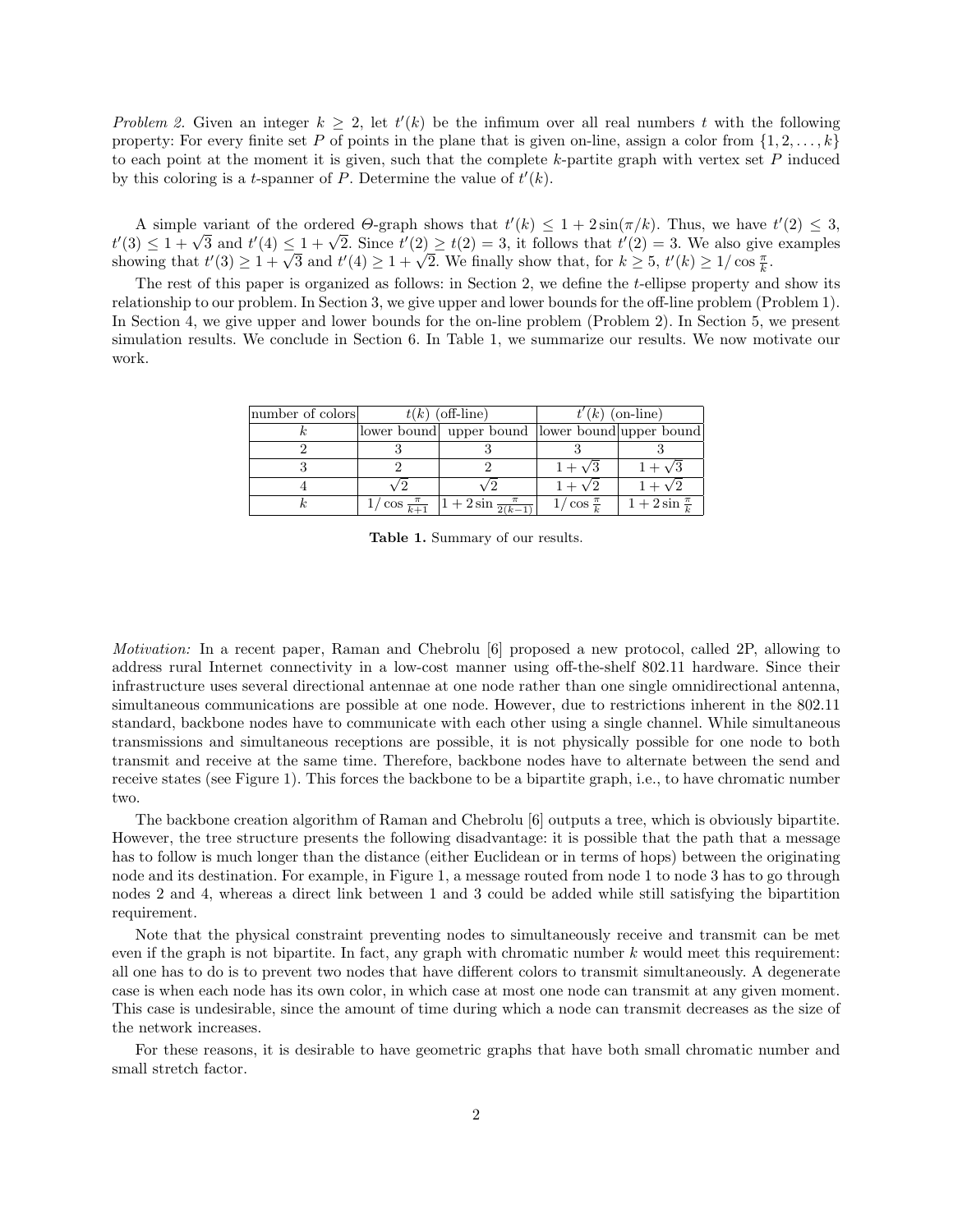

Fig. 1. The two possible states of the backbone nodes.

# 2 The t-Ellipse Property

In this section, we show that Problem 1, i.e., determining the smallest value of  $t$  such that a  $k$ -chromatic t-spanner exists for any point set  $P$ , is equivalent to minimizing the value of t such that any point set can be colored using  $k$  colors in a way that satisfies the so-called  $t$ -ellipse property.

**Definition 1** (t-ellipse property). Let  $k \geq 2$  be an integer, let P be a finite set of points in the plane and let  $c: P \to \{1,\ldots,k\}$  be a k-coloring of P. We say that the coloring c satisfies the t-ellipse property if, for each pair of distinct points p and q in P with  $c(p) = c(q)$ , there exists a point  $r \in P$  such that  $c(r) \neq c(p)$ and  $|pr| + |rq| \le t|pq|$ .

Thus, if p and q have the same color, then the ellipse  $\{x \in \mathbb{R}^2 : |px| + |xq| \le t |pq|\}$  contains a point r of P whose color is different from that of  $p$  and  $q$ .

**Proposition 1.** Let  $k \geq 2$ , let P be a set of points in the plane, and let G be a k-chromatic t-spanner of P with k-coloring c. Then c satisfies the t-ellipse property.

Proof. Let  $p, q \in P$  be two points with  $c(p) = c(q)$ . Since G is a t-spanner, there exists a t-spanning path  $\Pi$ in G from p to q. Let r be the point on  $\Pi$  that is adjacent to p. Since the length of  $\Pi$  is at most t|pq|, we note that  $|pr| + |rq|$  is at most  $t|pq|$ . Since the edge  $(p, r)$  is in G, it follows that  $c(p) \neq c(r)$ . Therefore, c satisfies the *t*-ellipse property.  $\square$ 

**Proposition 2.** Let  $k \geq 2$ , let P be a set of points in the plane, and let  $c : P \rightarrow \{1, \ldots, k\}$  be a k-coloring of P that satisfies the t-ellipse property. Then, there exists a k-chromatic t-spanner of  $P$ .

*Proof.* Let  $K_c(P)$  be the complete k-partite graph with vertex set P in which there is an edge between two points p and q if and only if  $c(p) \neq c(q)$ . By definition,  $K_c(P)$  is k-colorable. We show that  $K_c(P)$  is a t-spanner of P. Let p and q be two distinct points of P such that  $(p, q)$  is not an edge in  $K_c(P)$ . This means that  $c(p) = c(q)$ . Since c has the t-ellipse property, there exists a point r in P such that  $c(r) \neq c(p)$  and  $|pr| + |rq| \leq t|pq|$ . Since  $c(r) \neq c(p)$  (and consequently,  $c(r) \neq c(q)$ ), the edges  $(p, r)$  and  $(r, q)$  are both in  $K_c(P)$ . This means that  $(p, r, q)$  is a t-spanner path in  $K_c(P)$  between p and q.

From this point on, unless specified otherwise, we define the *stretch factor* of a k-coloring of a point set to be the stretch factor of the complete k-partite graph induced by this coloring. By Propositions 1 and 2, the problem of determining  $t(k)$  is equivalent to determining the minimum stretch factor of any k-coloring of any point set.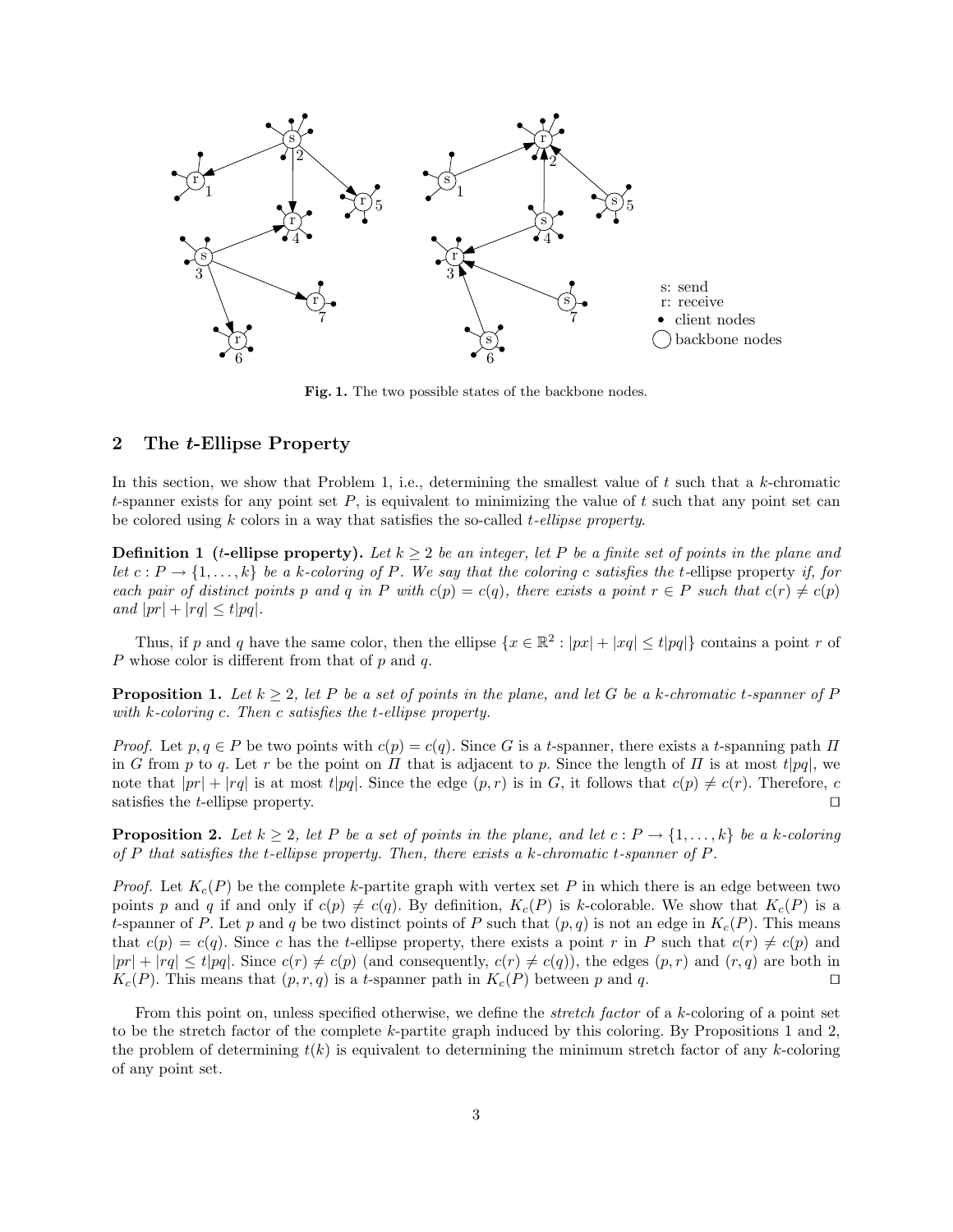We conclude this section by showing why it is sufficient to focus on the coloring problem without worrying about the number of edges in the spanner. The following theorem is due to Gudmundsson  $et al. [4]$ ; its proof is based on the well-separated pair decomposition of Callahan and Kosaraju [2].

**Theorem 1.** [4] Let  $\epsilon > 0$  and  $t \ge 1$  be constants, let P be a set of n points in the plane, and let G be a t-spanner of P. There exists a subgraph G' of G, such that G' is a  $((1 + \epsilon)t)$ -spanner of P and G' has  $O(n)$ edges.

**Proposition 3.** Let  $k \geq 2$ , let P be a set of n points in the plane, and let  $c : P \rightarrow \{1, \ldots, k\}$  be a kcoloring of P that satisfies the t-ellipse property. Then, for any constant  $\epsilon > 0$ , there exists a k-chromatic  $((1 + \epsilon)t)$ -spanner of P that has  $O(n)$  edges.

*Proof.* By Proposition 2, there exists a k-chromatic t-spanner G of P. By Theorem 1, G contains a subgraph G' with  $O(n)$  edges, such that G' is a  $((1 + \epsilon)t)$ -spanner of P. Since G is k-chromatic, G' is k-chromatic as well.  $\Box$ 

# 3 Upper and lower bounds on  $t(k)$

The structure of this section is as follows: For  $k = 2, 3$ , and 4, we give coloring algorithms whose outputs have bounded stretch factor. Then, we show that these stretch factors are tight by providing point sets for which no coloring algorithm can achieve a better stretch factor. Then we present our upper and lower bounds for  $t(k)$ , when  $k > 4$ .

We now give the coloring algorithm for  $k = 2$ .

| <b>Algorithm 1 Offline 2 Colors</b>                     |
|---------------------------------------------------------|
| <b>Input:</b> $P$ , a set of points in the plane        |
| <b>Output:</b> c, a 2-coloring of $P$                   |
| 1: Compute a Euclidean minimum spanning tree $T$ of $P$ |
| 2: $c \leftarrow a$ 2-coloring of T                     |

**Lemma 1.** For any point set P, the 2-coloring computed by Algorithm 1 has stretch factor at most 3. Thus, we have  $t(2) \leq 3$ .

Proof. It is sufficient to show that the 2-coloring c computed by Algorithm 1 has the 3-ellipse property. Let p and q be two distinct points in P such that  $c(p) = c(q)$ . Observe that  $(p, q)$  is not an edge in the minimum spanning tree T. Let r be the nearest neighbor of p. Since the edge  $(p, r)$  is in T, we have  $r \neq q$ and  $c(r) \neq c(p)$ . Since r is closer to p than q, we have

$$
|pr| + |rq| \le |pr| + |rp| + |pq| = 2|pr| + |pq| \le 2|pq| + |pq| = 3|pq|.
$$

 $\Box$ 

**Lemma 2.** For every  $\epsilon > 0$ , there exists a point set P such that every 2-coloring of P has stretch factor at least  $3 - \epsilon$ . Thus, we have  $t(2) \geq 3$ .

*Proof.* Refer to Figure 2 for what follows. Let n be an odd integer, and let  $P = \{p_1, \ldots, p_n\}$  be the set of vertices of a regular n-gon given in counter-clockwise order. Let c be an arbitrary 2-coloring of  $P$ . By the pigeonhole principle, there are two points in  $P$  which are adjacent on the  $n$ -gon and that have the same color. We may assume without loss of generality that these two points are  $p_1$  and  $p_2$ . Also, we may assume that  $|p_1p_2|=1$ . Let t be any real number such that c satisfies the t-ellipse property. Then  $|p_1p_3|+1 \le t$ . But  $|p_1p_3| = 2\sin((n-2)\pi/2n)$ , which tends to 2 as n goes to infinity.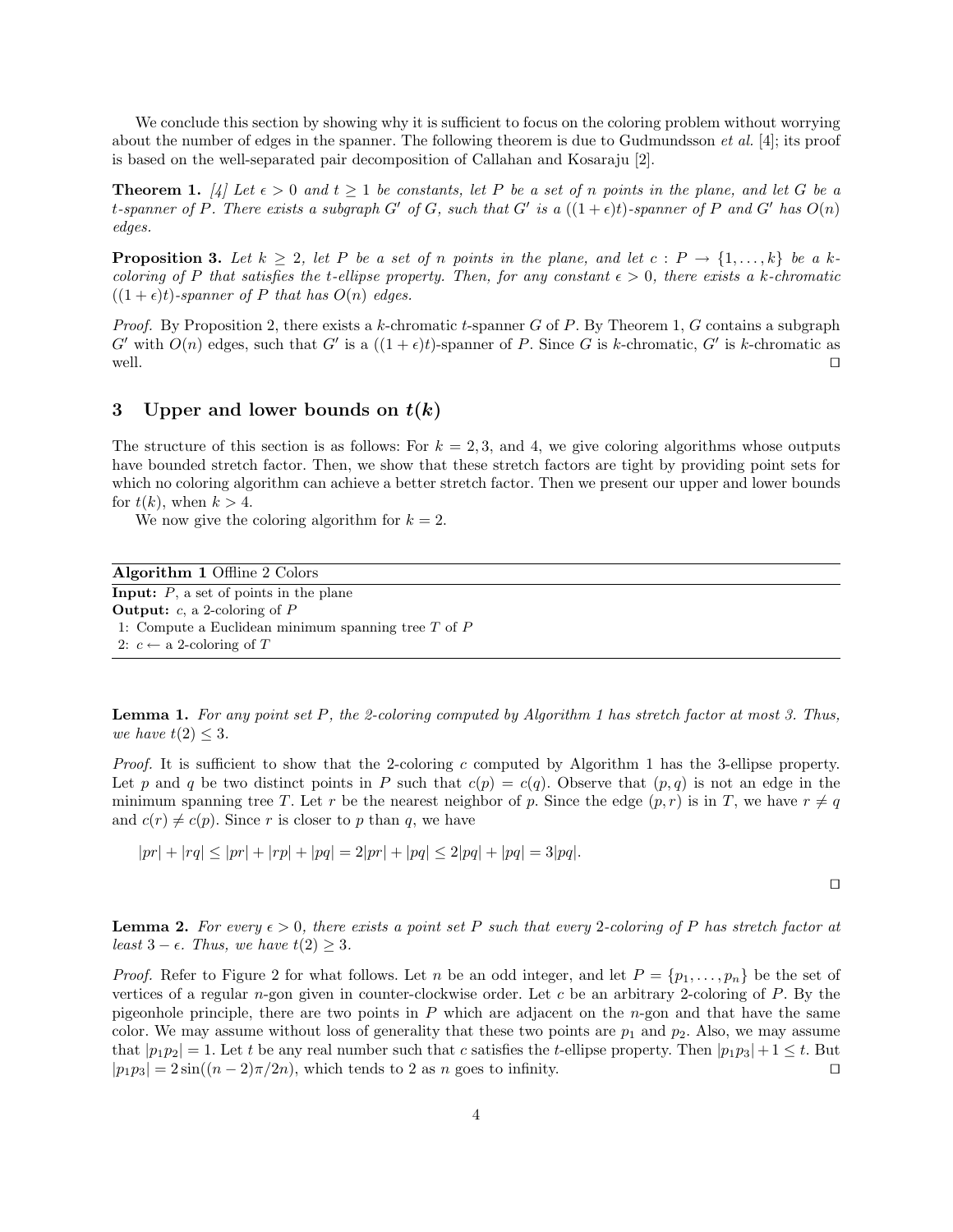

**Fig. 2.** Lower bound of  $3 - \epsilon$  for  $k = 2$ .

## Algorithm 2 Offline 3 Colors

**Input:**  $P$ , a set of  $n$  points in the plane

**Output:**  $c$ , a 3-coloring of  $P$ , and  $G$ , a 3-chromatic graph whose vertex set is  $P$ 

- 1: Let  $G$  be the graph with vertex set  $P$  and whose edge set is empty
- 2: Let  $e_1, \ldots, e_{\binom{n}{2}}$  be the pairs of points of P in sorted order of their distances
- 3: for  $i = 1$  to  $\binom{n}{2}$  do
- 4: Let  $e_i = (p_i, q_i)$
- 5: if G contains no edge  $(p, q)$  where  $|p_i p| + |p q_i| \leq 2|p_i q_i|$  and  $|p_i q| + |q q_i| \leq 2|p_i q_i|$  then
- 6: add the edge  $e_i$  to  $G$
- 7: end if
- 8: end for
- 9:  $//$ assertion: G is 3-colorable (see Lemma 5)
- 10:  $c \leftarrow$  a 3-coloring of G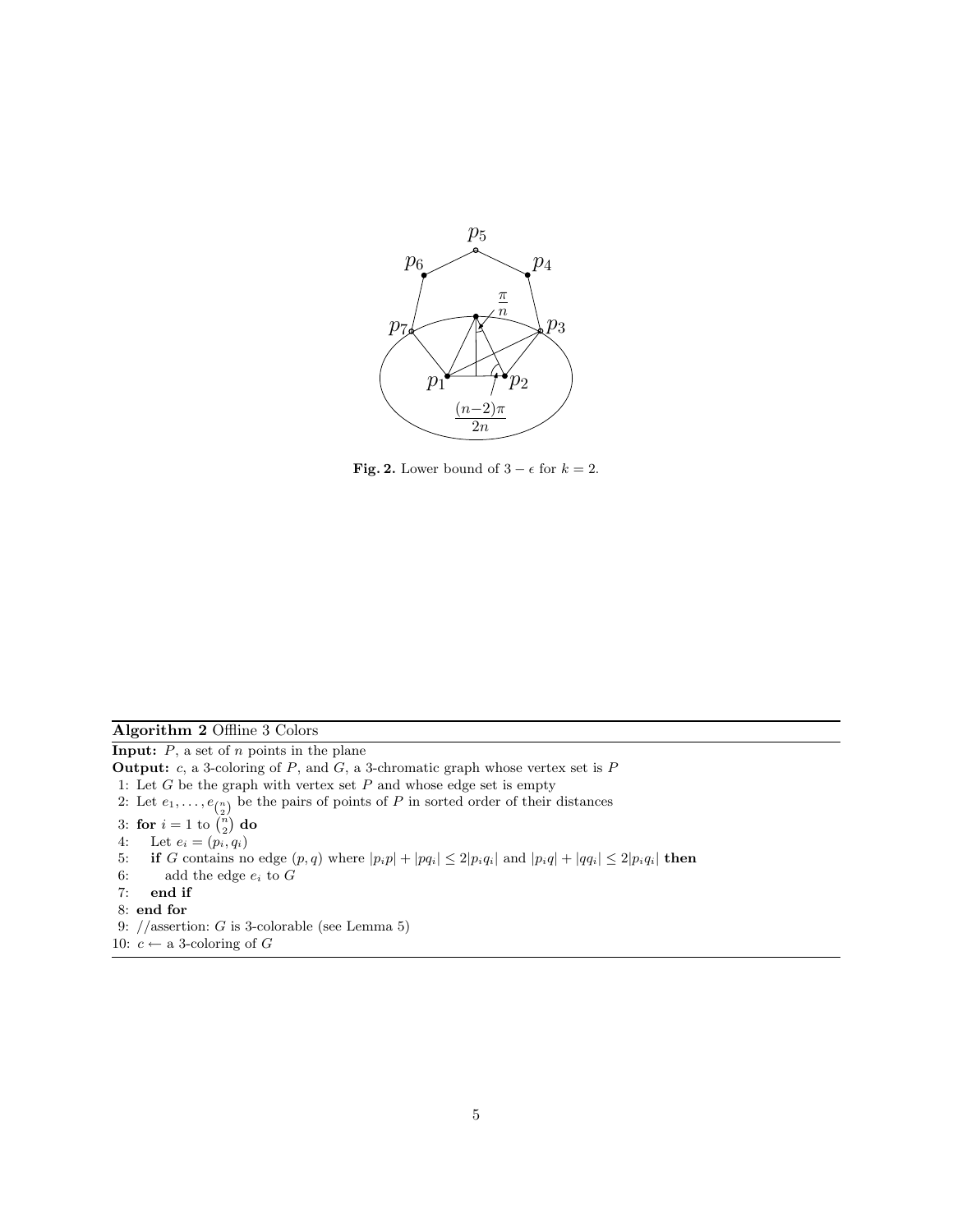We now consider the case when  $k = 3$ . Our strategy is to construct a graph such that any coloring of that graph has the 2-ellipse property. We then show that this graph is 3-colorable.

#### **Lemma 3.** The graph  $G$  computed by Algorithm 2 is triangle-free.

*Proof.* Assume that G contains a triangle with vertices p, q, and r. We may assume without loss of generality that  $(p, r)$  was the last edge of this triangle that was considered by the algorithm. This means that  $(p, r)$ is the longest edge of the triangle. When  $e_i = (p, r) = (p_i, q_i)$  in line 4, G already contains the edge  $(p, q)$ . Since  $|p_i p| + |p q_i| = |p p| + |p r| \leq 2|p r|$  and  $|p_i q| + |q q_i| = |p q| + |q r| \leq 2|p r|$ , the edge  $(p, r)$  is not added to G. This is a contradiction and, therefore, G is triangle-free.  $\Box$ 



Fig. 3. Proof of Lemma 4.

#### **Lemma 4.** The graph  $G$  computed by Algorithm 2 is plane.

*Proof.* Refer to Figure 3 for what follows. Assume that G contains two crossing edges  $(p,q)$  and  $(s,t)$ . We may assume without loss of generality that  $s = (-1, 0), t = (1, 0)$ , and the pair  $(s, t)$  has a larger index than  $(p, q)$  after the pairs have been sorted in line 2. Thus, we have  $|pq| \leq |st|$ . When  $e_i = (s, t) = (p_i, q_i)$  in line 4, G already contains the edge  $(p, q)$ . Let E be the ellipse whose boundary is determined by the set of points e where  $|se| + |et| = 2|st|$  (see Figure 3, left). If both p and q are outside E, then  $|pq| > |st|$ . If both p and q are inside E, then it follows from step 2 of the algorithm that the edge  $(s, t)$  is not added to G. Therefore, exactly one point of  $\{p,q\}$  is inside E.

Without loss of generality, p is inside E, q is outside E, the pair  $(p, t)$  has a smaller index than the pair  $(p, s)$  after the pairs have been sorted in line 2, and p is below the x-axis. We will show below that the ellipse F whose boundary is the set of points f such that  $|pf|+|ft| = 2|pt|$  is completely contained inside E. Thus, since E does not contain any edge when  $(s, t)$  is inserted, F does not contain any edge at the same time either. It follows that the edge  $(p, t)$  is added to G, thus preventing the insertion of the edge  $(s, t)$  because we claim that the edge  $(p, t)$  has smaller index than  $(s, t)$ . To prove this claim, notice that since the ellipse F is contained in the ellipse E and  $s \neq p$  it follows that F is strictly contained in E. Therefore,  $(p, t)$  has smaller index than  $(s, t)$ .

It remains to prove that the ellipse  $F$  is contained in the ellipse  $E$ . The proof considers four cases, depending on the location of  $p$  (see Figure 3, right).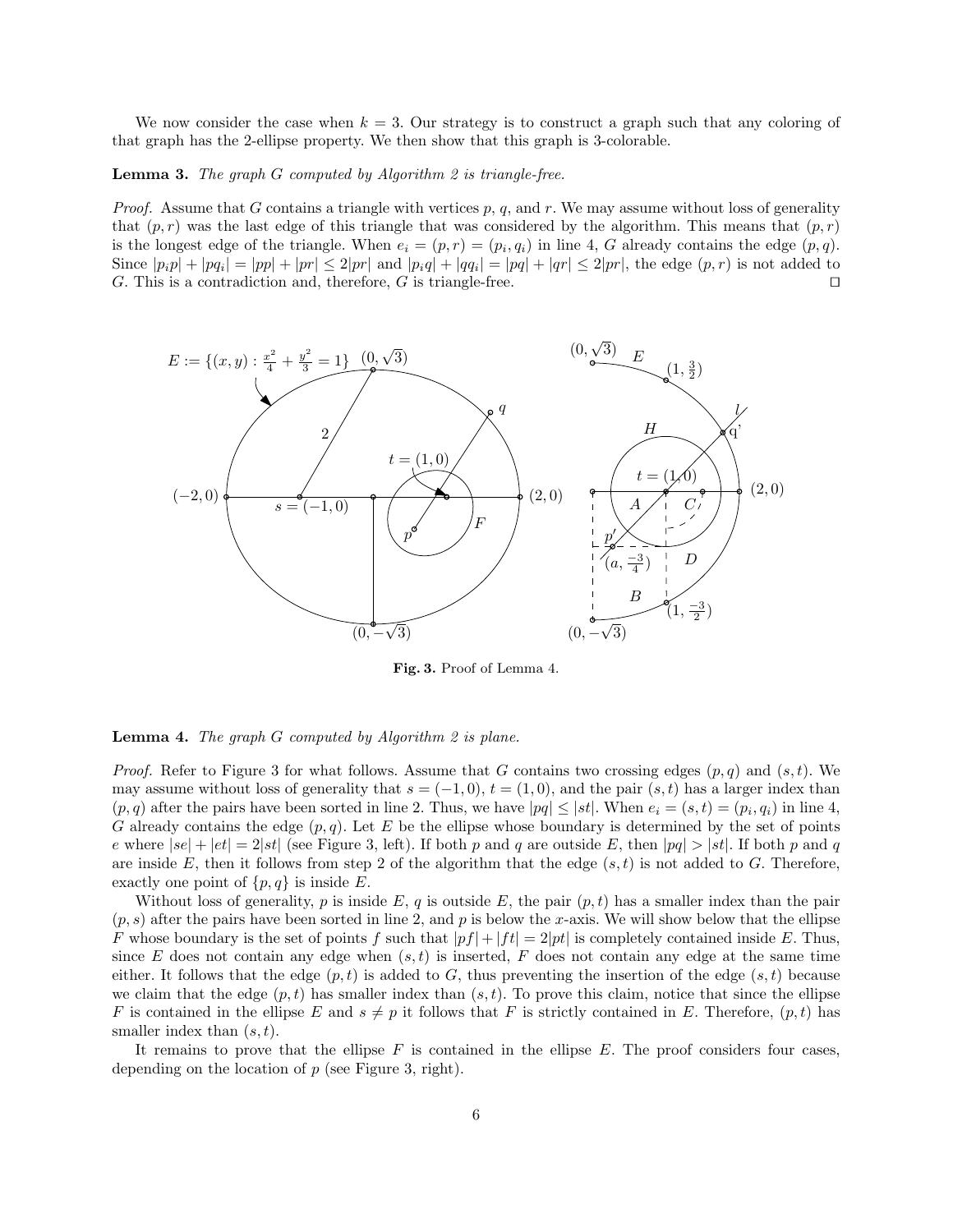**Case A:**  $[0 \leq p_x \leq 1$  and  $-3/4 \leq p_y \leq 0]$  We show that for any point e on E, we have  $|pe| + |et| > 2|pt|$ . Note that we only need to check the case when e is below the x-axis and either  $p_y = -3/4$  or  $p_x = 0$  (observe that for any  $e = (e_x, e_y)$  above the x-axis there exists a point  $e' = (e_x, -e_y)$  such that  $|pe| + |et| \ge |pe'| + |e't|$ . We consider these two cases separately.

If  $p_y = -3/4$ , let  $a = p_x$ . In this case, we have

$$
|pe| + |et| - 2|pt| = \sqrt{(a - e_x)^2 + (3/4 + e_y)^2} + \sqrt{(e_x - 1)^2 + e_y^2} - 2\sqrt{(a - 1)^2 + 9/16}.
$$

Since  $e_y = -\sqrt{(12 - 3e_x^2)}/2$ , the above expression is completely determined by a and  $e_x$ . Elementary algebraic transformations (verified with Maple) show that it always evaluates to a positive value when  $e_x$  varies from -2 to 2 and a varies from 0 to 1.

If  $p_x = 0$ , let  $b = p_y$ . We have

$$
|pe| + |et| - 2|pt| = \sqrt{e_x^2 + (b - e_y)^2} + \sqrt{(e_x - 1)^2 + e_y^2} - 2\sqrt{1 + b^2}.
$$

As in the previous case, when  $e_x$  varies from -2 to 2 and b varies from 0 to -3/4, elementary algebraic manipulations (which we verified with Maple) show that the above expression evaluates to a positive number.

**Case B:**  $[0 \leq p_x \leq 1$  and  $p_y < -3/4]$  In this case, we show that  $|pq| > |st|$ . Let a be the x-coordinate of p, let p' be the point  $(a, -3/4)$ , and let q' be the intersection of the line l through t and p' with the ellipse E. Since  $|pq| \ge |p'q'|$ , it is sufficient to show that  $|p'q'| > |st| = 2$ . The line l is given by the equation

$$
y = \frac{3(x-1)}{4(1-a)}.
$$

Since E is given by the equation  $3x^2 + 4y^2 = 12$ , the intersection between E and l is given by:

$$
4(1-a)^2x^2 + 3(x-1)^2 - 16(1-a)^2 = 0.
$$

For a fixed value of a, let  $x(a)$  be the largest root of the above polynomial, and let  $y(a)$  be the y-coordinate of l at  $x = x(a)$ . Then

$$
|p'q'| = \sqrt{(x(a) - a)^2 + (y(a) + 3/4)^2}.
$$

When a varies from 0 to 1, this expression always evaluates to strictly more than 2.

**Case C:**  $[p_x > 1$  and  $|pt| \leq 1/2$  In this case, the ellipse F is completely contained in the circle H centered at t whose radius is  $3/2$ . Since H is contained in E, F is also contained in E.

**Case D:**  $[p_x > 1$  and  $|pt| > 1/2$  We separate this case into two subcases, depending on whether q has a positive or negative x-coordinate. If it is positive, then the part of  $\overline{pq}$  that is above the x-axis has length at least 3/2 and the part of  $\overline{pq}$  that is below the x-axis has length more than 1/2, which means that  $|pq| > 2 = |st|$ . If the x-coordinate of q is negative but greater than  $-1$ , then the same reasoning applies. If the x-coordinate of q is smaller than  $-1$ , then the projection of  $\overline{pq}$  on the x-axis is larger than 2, which means that  $|pq| > 2 = |st|$ .

Lemma 5. The graph G computed by Algorithm 2 is 3-colorable.

*Proof.* By Lemmas 3 and Lemma 4, G is plane and triangle-free. It is known that such a graph is 3-colorable; see [3],[7].  $\square$ 

**Lemma 6.** For any point set P, the 3-coloring of P computed by Algorithm 2 has stretch factor at most 2. Thus, we have  $t(3) \leq 2$ .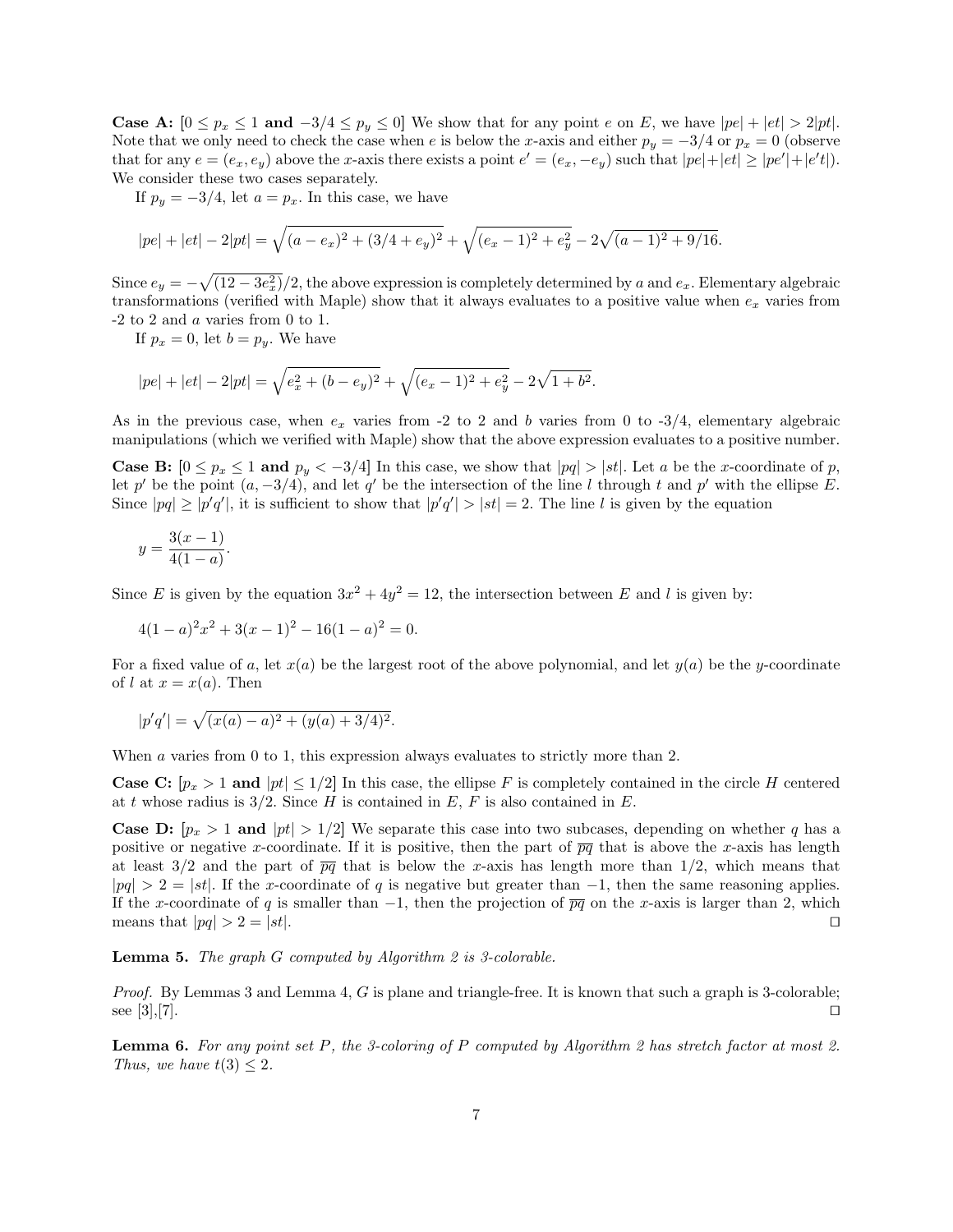

**Fig. 4.** Lower bound of  $2 - \epsilon$  for  $k = 3$ .

Proof. It is sufficient to show that the 3-coloring c produced by Algorithm 2 has the 2-ellipse property. Let p and q be points in P such that  $c(p) = c(q)$ . Let E be the ellipse whose boundary is the set of points e such that  $|pe| + |eq| = 2|pq|$ . Since  $(p, q)$  is not an edge in G, G must contain an edge  $(s, t)$  whose two endpoints are inside E. Since  $c(s) \neq c(t)$ , at least one of s and t has a different color than p and q. Without loss of generality, s is that point. Since s is inside E, we have that  $|ps| + |sq| \leq 2|pq|$ .

**Lemma 7.** For every  $\epsilon > 0$ , there exists a point set P such that every 3-coloring of P has stretch factor at least  $2 - \epsilon$ . Thus, we have  $t(3) \geq 2$ .

*Proof.* Refer to Figure 4 for what follows. Let  $n \equiv 2 \mod 3$  be an integer, and let  $P = \{p_1, \ldots, p_n, q_1, \ldots, q_n\}$ where the  $p_i$ 's are the vertices of a regular *n*-gon given in counter-clockwise order, and the  $q_i$ 's are such that the triangles  $T_i = (q_i, p_i, p_{i+1})$  are equilateral with interior lying outside the *n*-gon (indices are taken modulo n); Now consider the set of triangles  $\mathcal{T} = \{T_1, \ldots, T_n, U_1, \ldots, U_n\}$ , where  $U_i = (q_{i-1}, p_i, q_i)$ . A simple parity argument (where  $n \equiv 2 \mod 3$ ) shows that, for any 3-coloring of P, there is at least one triangle of T that has two vertices u and v that are assigned the same color. If this triangle is  $T_i$ , then the stretch factor between u and v is at least 2. If this triangle is a  $U_i$ , then the stretch factor between u and v is at least  $1/\sin((n+6)\pi/6n)$ , which tends to 2 as n goes to infinity.

Next, we consider the case when  $k = 4$ . For this case, we simply use the Delaunay triangulation to find Next, we consider the case when  $\kappa = 4$ . For this case, we simply use the L<br>a 4-coloring. We then show that this coloring satisfies the  $\sqrt{2}$ -ellipse property.

| <b>Algorithm 3 Offline 4 Colors</b>              |
|--------------------------------------------------|
| <b>Input:</b> $P$ , a set of points in the plane |
| <b>Output:</b> c, a 4-coloring of $P$            |
| 1: Compute the Delaunay triangulation $D$ of $P$ |
| 2: $c \leftarrow$ a 4-coloring of D              |

**Lemma 8.** For any point set P, the 4-coloring of P computed by Algorithm 3 has stretch factor at most 2. Thus, we have  $t(4) \leq \sqrt{2}$ .

Proof. Refer to Figure 5 for what follows. It is sufficient to show that the coloring c computed by Algorithm 3 *Proof.* Keter to Figure 5 for what follows. It is sumclent to show that the coloring c computed by Algorithm 3 has the  $\sqrt{2}$ -ellipse property. Let p and q be points of P such that  $c(p) = c(q)$ . Since  $(p, q)$  is not an edge in the Delaunay triangulation, the circle  $C$  whose diameter is  $pq$  contains at least one point of  $P$ . For a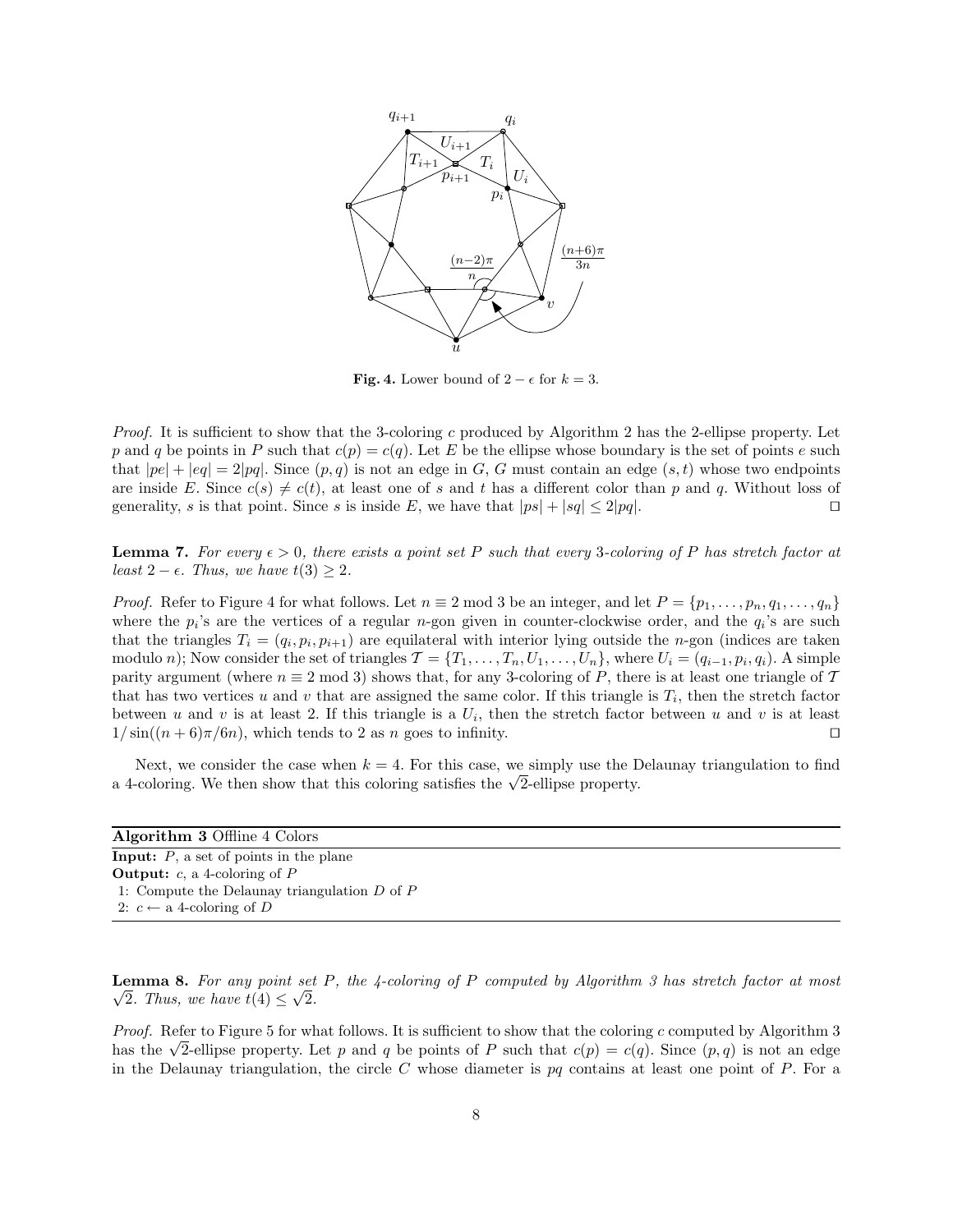

**Fig. 5.** Upper bound of  $\sqrt{2}$  for  $k = 4$ .

point r inside C, let  $D(r)$  be the circle through p and r whose center is on pq. Let  $r_0$  be the point inside C such that  $D(r_0)$  has minimum diameter. Then,  $D(r_0)$  is an empty circle with p and  $r_0$  on its boundary, which means that  $(p, r_0)$  is a Delaunay edge. Therefore,  $c(r_0) \neq c(p)$ , and since  $r_0$  is inside C, we have  $|pr_0| + |r_0q| \leq \sqrt{2}|pq|.$  $2|pq|.$ 

**Lemma 9.** For every  $\epsilon > 0$ , there exists a point set P such that every 4-coloring of P has stretch factor at **Lemma 9.** For every  $\epsilon > 0$ , there exis<br>least  $\sqrt{2} - \epsilon$ . Thus, we have  $t(4) \ge \sqrt{2}$ .

*Proof.* Refer to Figure 6 for what follows. Let n be an odd integer, and let  $P = \{p_1, \ldots, p_n, q_1, \ldots, q_n\}$ , where the  $p_i$ 's are the vertices of a regular *n*-gon, the  $q_i$ 's are the vertices of a larger regular *n*-gon with the same center, and  $|q_i p_i| = |p_i p_{i+1}|$  for all i. Let  $Q_i$  be the quadrilateral  $(p_i, p_{i+1}, q_{i+1}, q_i)$ . A simple parity argument shows that for any 4-coloring of P, there is at least one  $Q_i$  that has two vertices u and v that are assigned the same color. The stretch factor between u and v is then at least  $1/\sin((n+2)\pi/4n)$ , which tends assigned the same color. The stretch factor between u and v is then at least  $1/\sin((n+2)\pi/4n)$ , which tends to  $\sqrt{2}$  when n goes to infinity.



**Fig. 6.** Lower bound of  $\sqrt{2} - \epsilon$  for  $k = 4$ .

Our general algorithm for values  $k > 4$  uses ideas from the ordered  $\Theta$ -graph of Bose *et al.* [1]. We take advantage of the fact that we are in an off-line context, so that we can sort the points according to their y-coordinates. We process the points one by one from the lowest to the highest, splitting the half-plane below the current point p being processed into  $k-1$  cones of angle  $\pi/(k-1)$  and having their apex at p. For each such cone  $c_j$ , we take the point  $r_j$  in  $c_j$  that is closest to p. Then we assign p a color that has not been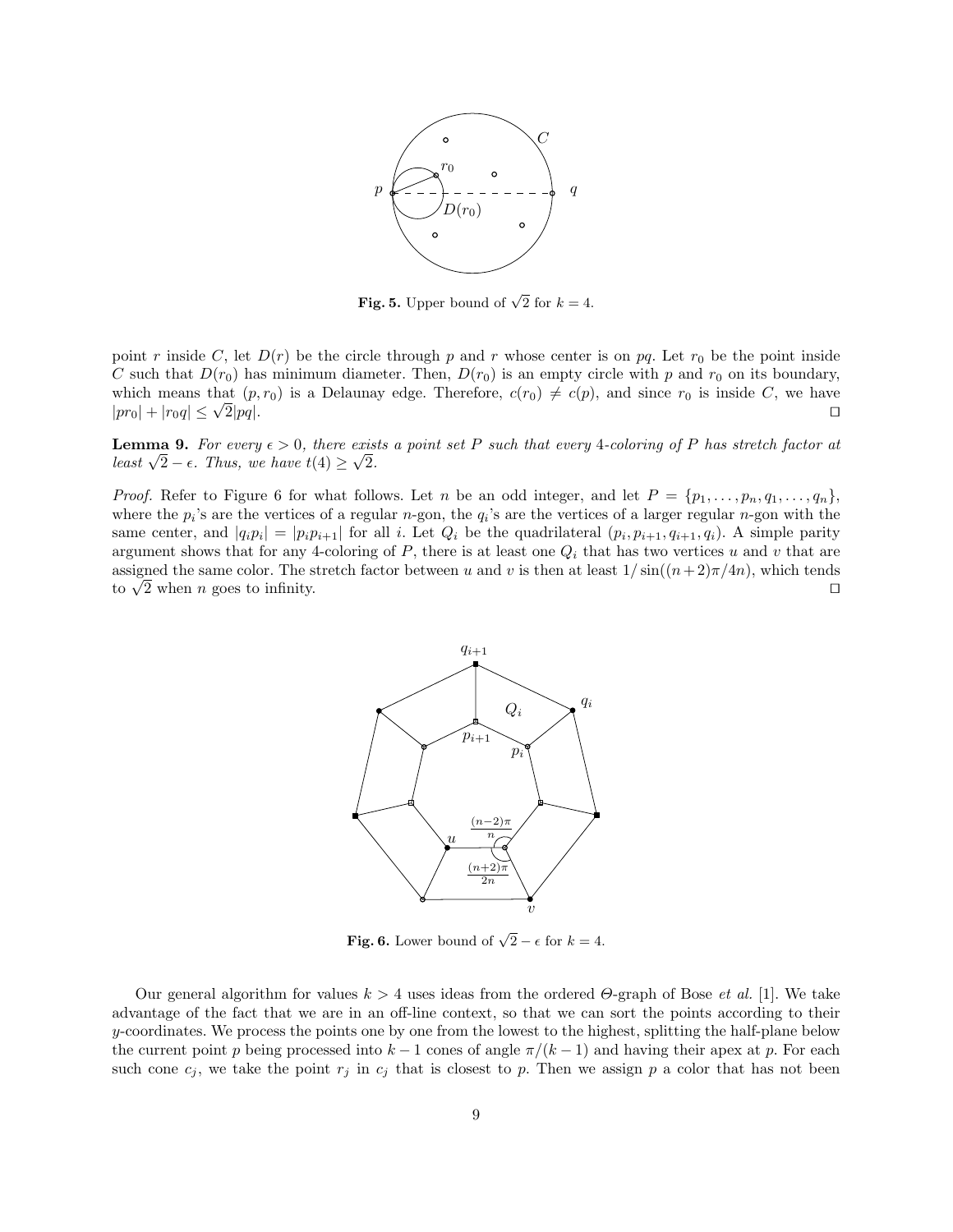assigned to any of the  $r_j$ 's. The fact that this algorithm uses at most k colors is straightforward, since there are at most  $k-1$  such  $r_j$ .

Algorithm  $4$  Offline  $k$  Colors **Input:**  $P$ , a set of points in the plane **Output:**  $c$ , a  $k$ -coloring of  $P$ 1: Let  $p_1, \ldots, p_n$  be the points of P sorted in non-decreasing order of y-coordinates 2: for  $i = 1$  to n do 3: partition the half-plane below  $p_i$  into  $k-1$  cones of angle  $\theta = \pi/(k-1)$  and apex  $p_i$ 4: for each cone  $c_i$ , let  $r_i$  be the point in  $c_i$  that is closest to  $p_i$ 5:  $c(p_i) \leftarrow \min\{l > 0 : \forall r_j, c(r_j) \neq l\}$ 6: end for

**Lemma 10.** For  $k > 4$ , we have  $t(k) \leq 1 + 2\sin(\pi/(2k-2))$ .

*Proof.* Refer to Figure 7 for what follows. Let p and q be points of P such that  $c(p) = c(q)$ . We may assume without loss of generality that  $q_y \leq p_y$ . Let c be the cone with apex at p that contains q in line 4 of Algorithm 4, let r be the nearest neighbor of p in c, let r' be the intersection between the ray emanating from p through r and the circle centered at p with radius  $|pq|$ , and let  $\alpha = \angle rp$ . Then,

$$
|pr| + |rq| \le |pr| + |rr'| + |r'q| = |pq| + |r'q| = |pq| + 2\sin\frac{\alpha}{2}|pq| \le (1 + 2\sin\frac{\pi}{2(k-1)})|pq|.
$$

It follows that the coloring computed by Algorithm 4 has the  $(1 + 2\sin(\pi/(2k-2))$ -ellipse property. The result follows from the fact that  $c(r) \neq c(p)$  and that Algorithm 4 uses at most k colors.



Fig. 7. Upper bound of  $1 + 2\sin(\pi/(2k-2))$  for  $k > 4$ .

**Lemma 11.** Let p, q, r be three distinct vertices of a regular  $(k + 1)$ -gon. Then the ratio  $(|pr| + |rq|)/|pq|$  is at least  $1/\cos(\frac{\pi}{k+1})$  and this value is achieved when p, r, and q are consecutive vertices.

*Proof.* Refer to Figure 8 for what follows. For fixed p and q, the ratio  $(|pr| + |rq|)/|pq|$  is minimized when r is adjacent to either p or q. In that case, the angle  $\alpha = \angle qpr = \pi/(k+1)$  (In any case where r is adjacent to q, the angle  $\alpha = \angle qpr = \pi/(k+1)$ . We show that for a fixed point p and three consecutive vertices  $p_{i-1}, p_i$ and  $p_{i+1}$  of the regular  $(k+1)$ -gon such that  $|pp_{i-1}| < |pp_i| < |pp_{i+1}|$  the ratio  $(|pp_{i-1}| + |p_{i-1}p_i|)/|pp_i|$  is smaller than  $(|pp_i| + |p_i p_{i+1}|)/|pp_{i+1}|$  and the result follows.

Without loss of generality,  $p_{i-1}, p_i$  and  $p_{i+1}$  are in clockwise order. Let  $p'_{i-1}$  and  $p'_i$  be the rotation of  $p_{i-1}$  and  $p_i$  around p by a clockwise angle of  $\alpha$ . Also, let  $p_i^*$  be the intersection of  $\overline{pp_i}$  with the parallel line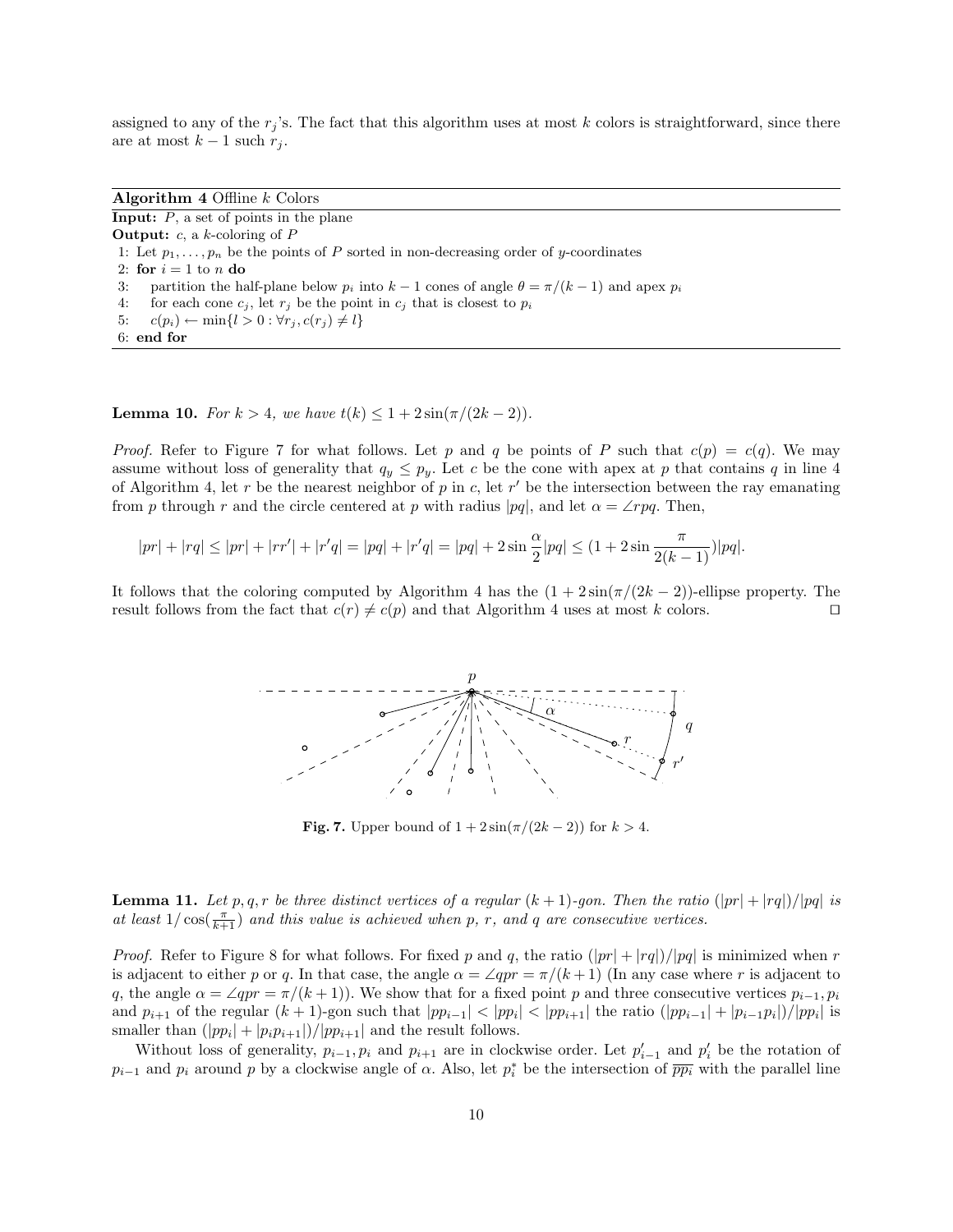

Fig. 8. Illustration of the proof of Lemma 11.

to  $\overline{p_i p_{i+1}}$  through  $p'_i$ . Triangle  $p p_i^* p'_i$  is similar to triangle  $p p_i p_{i+1}$ . Therefore,

$$
(|pp_i| + |p_i p_{i+1}|)/|pp_{i+1}| = (|pp_i^*| + |p_i^* p_i'|)/|pp_i'|
$$
  
= 
$$
(|pp_{i-1}'| + |p_{i-1}'p_i^*| + |p_i^* p_i'|)/|pp_i'|
$$
  
> 
$$
(|pp_{i-1}'| + |p_{i-1}'p_i'|)/|pp_i'|
$$
  
= 
$$
(|pp_{i-1}| + |p_{i-1}p_i|)/|pp_i|
$$
.

Therefore, the ratio  $(|pp_{i-1}| + |p_{i-1}p_i|)/|pp_i|$  is minimized when  $p_{i-1}$  is adjacent to p.

**Lemma 12.** For  $k > 4$ , we have  $t(k) \ge 1/\cos(\frac{\pi}{k+1})$ .

*Proof.* Let  $P = \{p_1, \ldots, p_{k+1}\}$  be the vertex set of a regular  $(k+1)$ -gon. By Lemma 11, for any three distinct points p, q, and r in P, the ratio  $(|pr| + |rq|)/|pq|$  is at least  $1/\cos(\frac{\pi}{k+1})$  and this value is achieved when p,  $r$ , and  $q$  are consecutive vertices.

By the pigeonhole principle, any  $k$ -coloring of  $P$  has to assign the same color to at least two points, say p and q. By the argument above, the stretch factor between p and q is at least  $1/\cos(\frac{\pi}{k+1})$ .

The constructions we have shown in this section use a quadratic number of edges since we consider the complete k-partite graph induced by the coloring of the points. To reduce this to a linear number of edges we apply Proposition 3, which slightly increases the stretch factor, giving us the following:

Theorem 2. The following are true:

- 1. For any point set P in the plane, the complete k-partite graph induced by the k-coloring of P computed by the above algorithms has a stretch factor at most 3, 2,  $\sqrt{2}$ , and  $1 + 2\sin \frac{\pi}{2(k+1)}$  for  $k = 2$ ,  $k = 3$ ,  $k = 4, k > 4, respectively.$
- 2. For any  $\epsilon > 0$ , there exist point sets such that no coloring algorithm can compute a k-coloring that has the t-ellipse property for t smaller than  $3 - \epsilon$ ,  $2 - \epsilon$ ,  $\sqrt{2} - \epsilon$ , and  $1/\cos \frac{\pi}{k+1}$  for  $k = 2$ ,  $k = 3$ ,  $k = 4$ ,  $k > 4$ , respectively.
- *k* > 4, respectively.<br>
3. Thus, we have  $t(2) = 3$ ,  $t(3) = 2$ ,  $t(4) = \sqrt{2}$ , and  $1 + 2\sin \frac{\pi}{2(k+1)} \ge t(k) \ge 1/\cos \frac{\pi}{k+1}$  for  $k > 4$ .
- 4. It is possible to obtain a  $((1+\epsilon)t(k))$ -spanner that has  $O(|P|)$  edges, from the coloring computed by the above algorithms.

# 4 Upper and lower bounds on  $t'(k)$

Recall that in the on-line setting, the algorithm receives the points of  $P$  one at a time and assigns a color to a point as soon as it receives it. It cannot change the color of a point after this assignment. Naturally,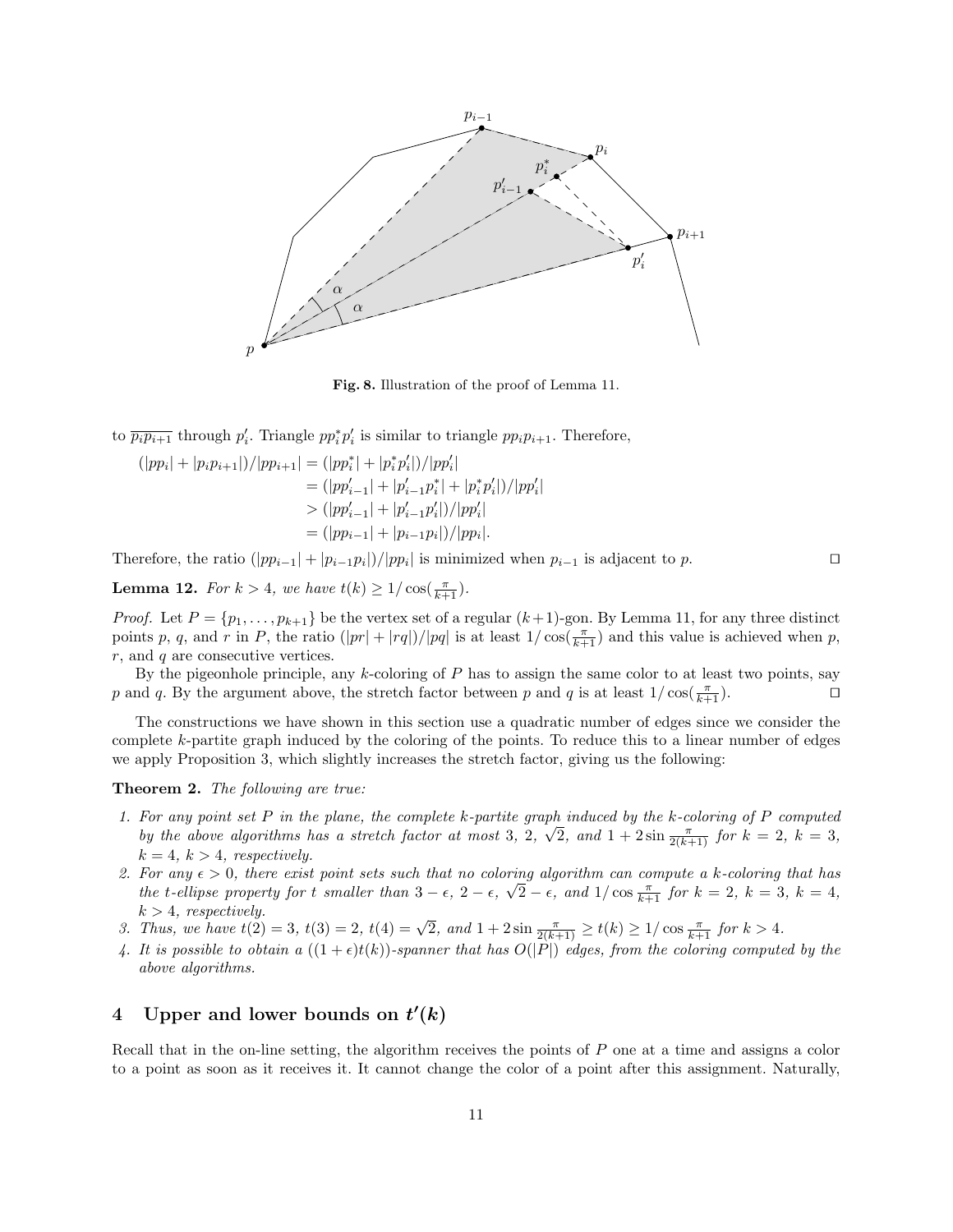this setting is more difficult which is reflected by higher bounds for  $t'(3)$  and  $t'(4)$ . However, we are still able to give the exact value of  $t'(k)$  for  $k = 2, 3, 4$  and provide upper and lower bounds when  $k > 4$ . In the online setting, we actually provide a general algorithm that is the same for all values of  $k \geq 2$ . Although it is similar to Algorithm 4, there are at least two important differences. First, since we are in an on-line setting, we cannot process the points in the order of their y-coordinates. Therefore, we have to use cones with an angle greater than  $\pi/(k-1)$ . If we choose the cones a priori as we do in Algorithm 4, we obtain cones whose angle is  $2\pi/(k-1)$ . However, by aligning the cone's bisectors on the points that are chosen to be neighbors, we can get a slightly better stretch factor, since in this case, the angle is reduced to  $2\pi/k$ .

Algorithm  $5$  Online  $k$  Colors

**Input:**  $P$ , an arbitrarily ordered list of points in the plane **Output:**  $c$ , a  $k$ -coloring of  $P$ 1: Let  $p_1, \ldots, p_n$  be the points of P in the given order 2: for  $i = 1$  to n do 3:  $P_i \leftarrow \{p_1, \ldots, p_{i-1}\}$ 4:  $j \leftarrow 0$ 5: while  $P_i \neq \emptyset$  do 6:  $j \leftarrow j+1$ 7:  $r_j \leftarrow$  a nearest neighbor of  $p_i$  in  $P_i$ 8:  $P_i \leftarrow P_i \setminus \{r_j\}$ 9: for each  $q \in P_i$  do 10: **if**  $\angle qp_ir_j \leq 2\pi/k$  then 11:  $P_i \leftarrow P_i \setminus \{q\}$ 12: end if 13: end for 14: end while 15:  $c(p_i) \leftarrow \min\{l > 0 \mid \forall r_j, c(r_j) \neq l\}$ 16: end for

**Lemma 13.** For  $k \geq 2$ , Algorithm 5 computes a k-coloring that has the t-ellipse property for  $t = 1 +$  $2\sin(\pi/k)$ . Thus, we have  $t'(k) \leq 1 + 2\sin(\pi/k)$ .

*Proof.* Algorithm 5 produces a k-coloring, because each  $p_i$  selects at most  $k-1$  points  $r_j$ . If there were more than  $k-1$  such points, then two of them would form an angle of  $2\pi/k$  or less around  $p_i$ . However, this situation cannot occur because of lines 10 and 11. The proof on the stretch factor is identical to the one given in Lemma 10.  $\Box$ 

Corollary 1. We have  $t'(2) \leq 3$ ,  $t'(3) \leq 1 + \sqrt{3}$  and  $t'(4) \leq 1 + \sqrt{2}$ .

Since an off-line lower bound also provides an on-line lower bound, we have  $t'(2) \geq t(2) = 3$ . It follows that  $t'(2) = 3$ . We now prove that Algorithm 5 is also optimal for  $k = 3$  and 4.

**Lemma 14.** Let  $A$  be an arbitrary on-line coloring algorithm that guarantees a 3-coloring that has the **Lemma 14.** Let A be an arourary on-une coloring algorithmetrically be estimated. Then its stretch factor, t, is at least  $1 + \sqrt{3}$ .

Proof. Refer to Figure 9 for what follows. The proof is by an adversarial argument, where the adversary *Froof.* Keter to Figure 9 for what follows. The proof is by an adversarial argument, where the adversary forces a stretch factor of at least  $1 + \sqrt{3}$ . The main objective of the adversary is to force A to assign differen colors to the vertices of an equilateral triangle. When this is achieved, the next point is placed in the center colors to the vertices of an equilateral triangle. When this is achieved, the next point is placed in the c<br>of this triangle (see Figure 9(a)). This results in a stretch factor of  $1 + \sqrt{3}$ , and the adversary is done.

Consider Figure 9(b), where the points are numbered by the order of insertion. Up to symmetry, there is Consider Figure 9(b), where the points are numbered by the order of insertion. Up to symmetry, there is only one way to assign colors to points  $p_1$  to  $p_6$  such that  $t < 1 + \sqrt{3}$  (e.g.,  $c(p_1) = red, c(p_2) = blue, c(p_3) =$  $red, c(p_4) = green, c(p_5) = green, c(p_6) = green$ . The key property is that the points  $p_4, p_5$  and  $p_6$  must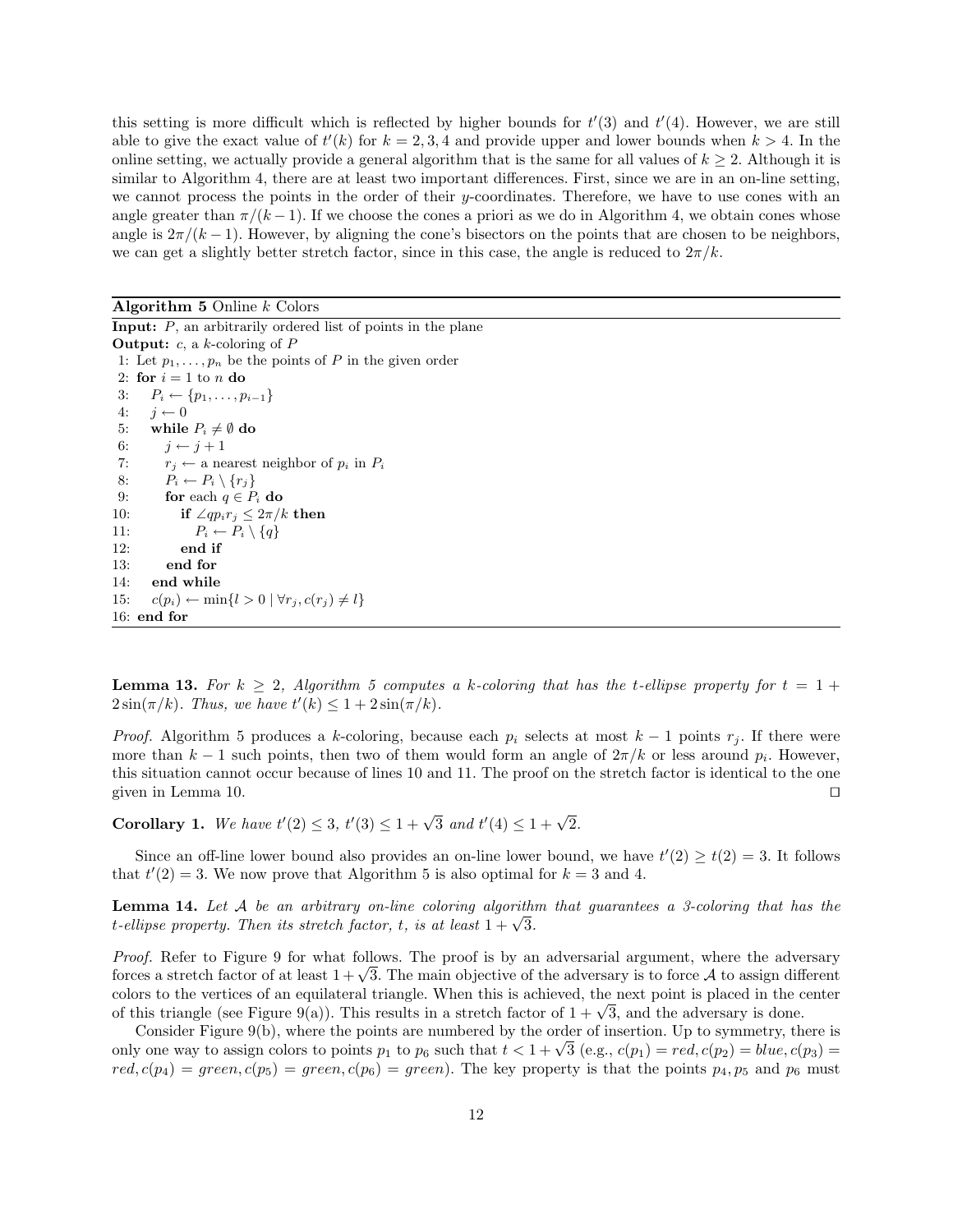

**Fig. 9.** Online lower bound of  $1 + \sqrt{3}$  for  $k = 3$ .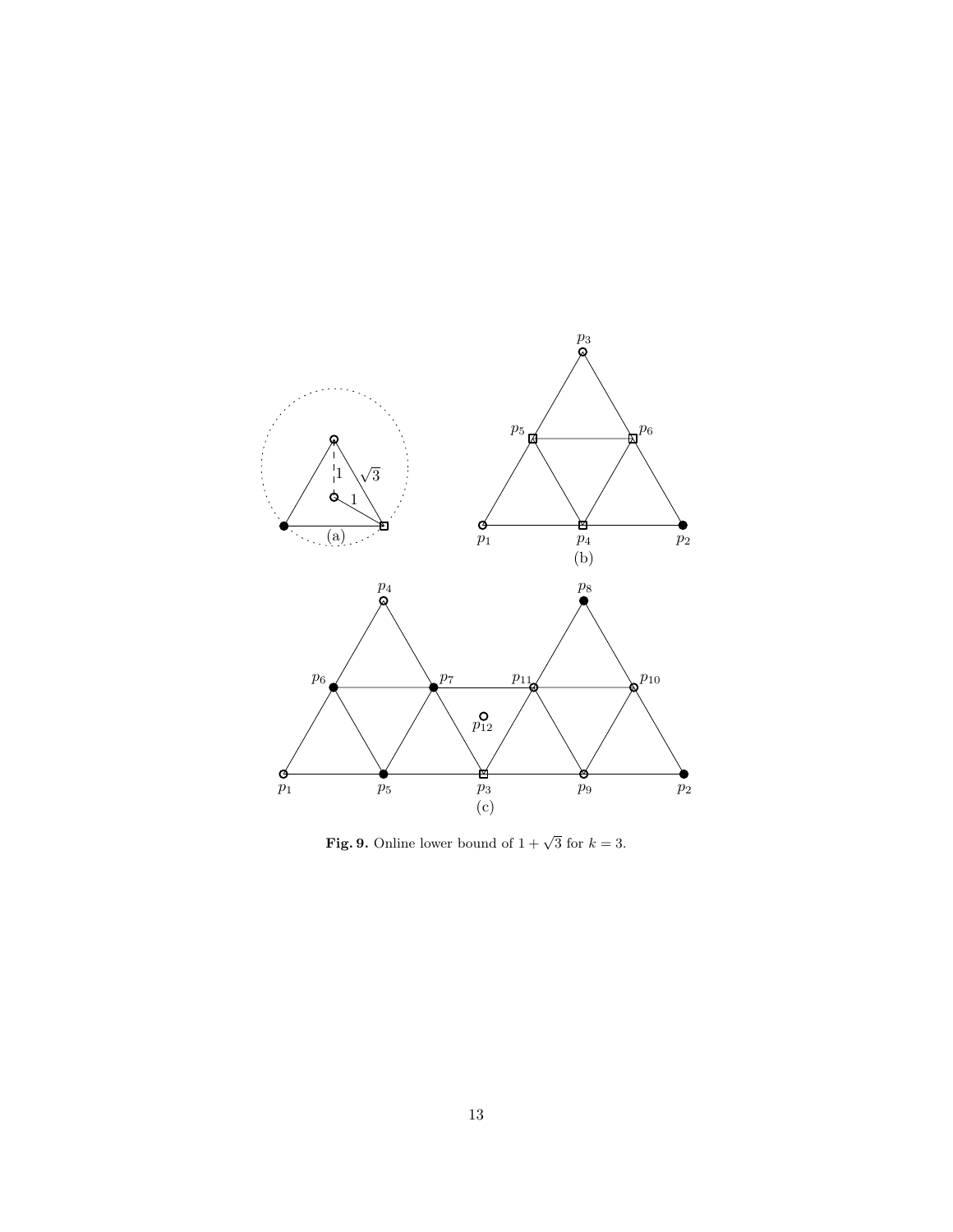be assigned the same color that is different from the colors assigned to the first three points. If any of these be assigned the same color that is different from the colors assigned to the first three points. If any of these conditions is violated, then the spanning ratio is at least  $1 + \sqrt{3}$ , either by stopping at some time in th insertion order or because the corners of an equilateral triangle are assigned three different colors.

Next, consider Figure  $9(c)$ , where the point set of Figure  $9(b)$  is reproduced twice. Consider triangles  $\Delta(p_3, p_5, p_7), \Delta(p_3, p_9, p_{11})$  and  $\Delta(p_3, p_7, p_{11})$  after the insertion of  $p_{11}$ . At least one of these triangles has  $\triangle(p_3, p_5, p_7)$ ,  $\triangle(p_3, p_9, p_{11})$  and  $\triangle(p_3, p_7, p_{11})$  after the insertion of  $p_{11}$ . At least one of these triangles has<br>to be assigned three different colors, otherwise, the stretch factor would already be  $1 + \sqrt{3}$ that triangle  $\Delta(p_3, p_7, p_{11})$  is assigned three different colors then by the insertion of point  $p_{12}$  in the center that triangle  $\triangle (p_3, p_7, p_{11})$  is assigned three different colors thereof the triangle, we force a spanning ratio of  $1 + \sqrt{3}$ , as required.

$$
\Box
$$



**Fig. 10.** Online lower bound of  $1 + \sqrt{2}$  for  $k = 4$ .

**Lemma 15.** Let A be an arbitrary on-line coloring algorithm that guarantees a  $\frac{1}{4}$ -coloring that has the **Lemma 15.** Let A be an arourary on-une coloring algorith t-ellipse property. Then the stretch factor, t is at least  $1 + \sqrt{2}$ .

*Proof.* Consider the point set depicted in Figure 10. A must assign different colors to  $p_3$ ,  $p_4$ ,  $p_5$  and  $p_6$ , *Proof.* Consider the point set depicted in Figure 10. A must assign different colors to  $p_3, p_4, p_5$  and  $p_6$ , otherwise the stretch factor will already be greater than  $1 + \sqrt{2}$ . Upon introduction of  $p_7$ , A must ass otherwise the stretch factor will already be greater than  $1 + \sqrt{2}$ . Upon introduction of  $p_7$ , A must assign it the same color as one of  $p_3$ ,  $p_4$ ,  $p_5$  or  $p_6$ . The stretch factor between  $p_7$  and that point is

**Lemma 16.** Let A be an arbitrary on-line coloring algorithm that guarantees a k-coloring that has the t-ellipse property. Then the stretch factor, t, is at least  $1/\cos(\frac{\pi}{k})$ .

*Proof.* Let  $P = \{p_1, \ldots, p_k, q\}$ , where the  $p_i$  are the vertices of a regular k-gon K and q is the center of the circumcircle of K. If, after processing  $p_1$  to  $p_k$ , A assigned the same color to two points, then as in Lemma 12, the stretch factor is at least  $1/\cos(\frac{\pi}{k})$ . Otherwise, all  $p_i$  are assigned different colors. When q is introduced, the color  $A$  assigns to it has already been assigned to some other point  $p$ . In that case, the stretch factor for the edge  $(q, p)$  is  $1 + 2\sin(\pi/k)$ . We claim that this is at least  $1/\cos(\frac{\pi}{k})$  (for  $k > 4$ ). Indeed, for  $0 < x < \pi/4$ , we have

$$
1 + 2\sin x = \frac{1}{\cos x} (\cos x + 2\sin x \cos x)
$$
  
> 
$$
\frac{1}{\cos x} (\cos^2 x + 2\sin^2 x)
$$
  
> 
$$
\frac{1}{\cos x} (\cos^2 x + \sin^2 x)
$$
  
= 
$$
\frac{1}{\cos x}.
$$

 $\Box$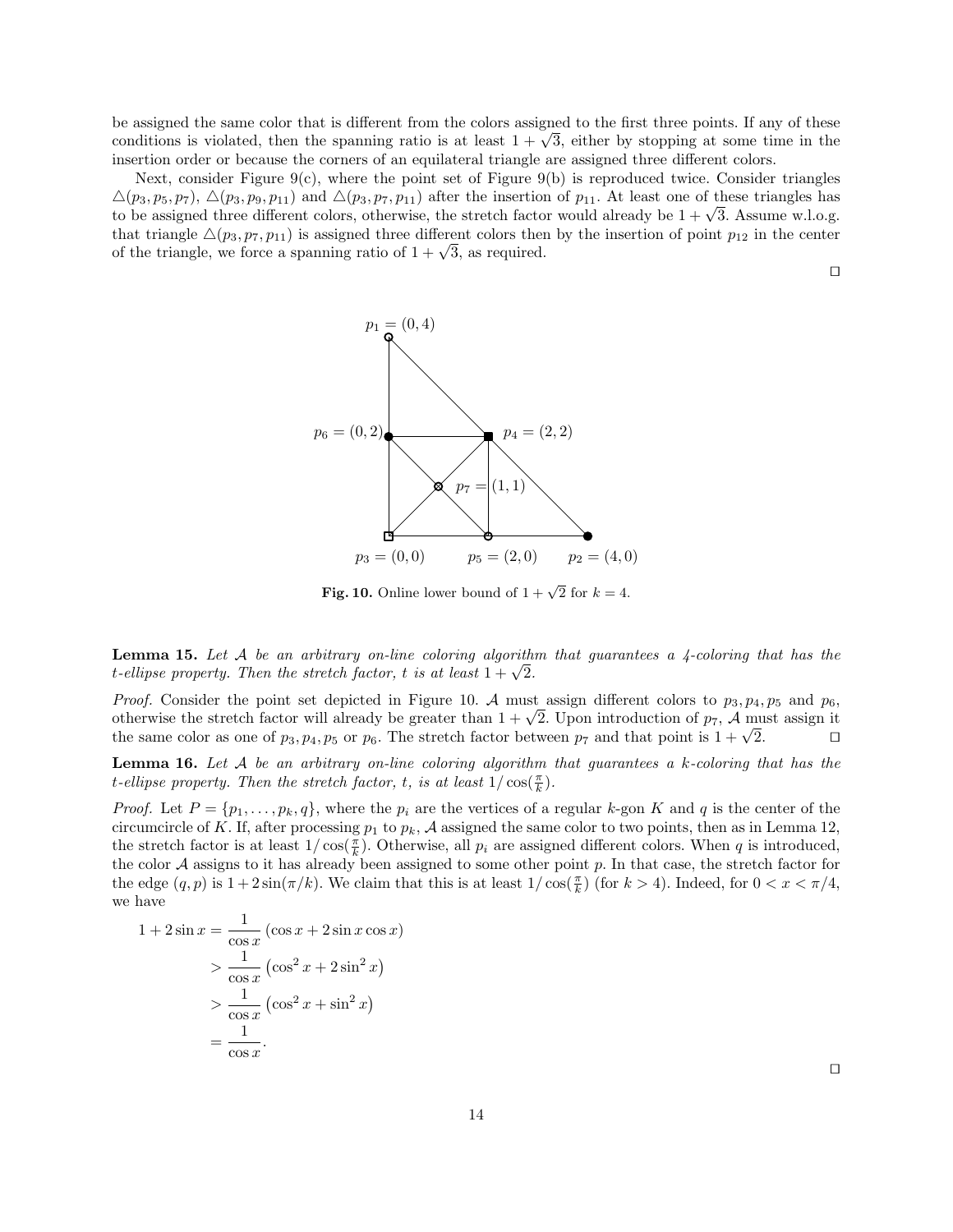The constructions we have shown in this section use a quadratic number of edges since we consider the complete k-partite graph induced by the coloring of the points. To reduce this to a linear number of edges we apply Proposition 3, which slightly increases the stretch factor, giving us the following:

#### Theorem 3. The following are true:

- 1. For any sequence P of points in the plane, the complete k-partite graph induced by the on-line k-coloring For any sequence P of points in the plane, the complete  $\kappa$ -partite graph induced by the on-line  $\kappa$ -coloring  $\frac{\kappa}{\kappa}$  of P computed by the above algorithms has a stretch factor at most 3,  $1 + \sqrt{3}$ ,  $1 + \sqrt{2}$ , an for  $k = 2$ ,  $k = 3$ ,  $k = 4$ ,  $k > 4$ , respectively.
- 2. For any  $\epsilon > 0$ , there exist point sets such that no on-line coloring algorithm can compute an on-line *For any* ε > 0, there exist point sets such that no on-tine coloring algorithm can compute an on-tine<br>k-coloring that has the t-ellipse property for t smaller than 3 − ε, 1 +  $\sqrt{3}$  − ε, 1 +  $\sqrt{2}$  − ε, and 1/cos  $\$ for  $k = 2$ ,  $k = 3$ ,  $k = 4$ ,  $k > 4$ , respectively.
- for  $k = 2$ ,  $k = 3$ ,  $k = 4$ ,  $k > 4$ , respectively.<br>
3. Thus, we have  $t'(2) = 3$ ,  $t'(3) = 1 + \sqrt{3}$ ,  $t'(4) = 1 + \sqrt{2}$ , and  $1 + 2 \sin \frac{\pi}{k} \ge t'(k) \ge 1/\cos \frac{\pi}{k}$  for  $k > 4$ .
- 4. It is possible to obtain a  $((1+\epsilon)t'(k))$ -spanner that has  $O(|P|)$  edges, from the coloring computed by the above algorithms.

### 5 Simulation Results

Using simulation, we now provide estimates of the average stretch factor of the colorings produced by Algorithm 4 and Algorithm 5. Using a uniform distribution, we generated 200 sets of 50 points and 200 sets of 200 points. For each point set, we computed the stretch factor for k ranging from 2 to 10. Figure 11 and Figure 12 show the results we obtained for the stretch factor. The 95% confidence interval for these values is  $\pm 0.0365$ .

The general behavior of the average case performance ratio of these algorithms is not much different than what can be expected from the worst case analysis. In particular, the off-line algorithm performs significantly better than the on-line algorithm. Also, in both cases, as  $k$  increases, the stretch factor reduction becomes less and less important. Another interesting observation is that for k large enough  $(k > 6$  for 50 points and  $k > 3$  for 200 points), the average case stretch factor of the on-line algorithm is worse than the worst case stretch factor of the off-line algorithm.

For  $k = 2, 3$  and 4, in the off-line case, we used the algorithm for general values of k. It is interesting to notice that for  $k = 4$ , the average stretch factor obtained using Algorithm 4 is greater than the worst case stretch factor obtained using Algorithm 3. However, Algorithm 3 is less practical, since we have to compute a 4-coloring of a planar graph.

### 6 Conclusion

In this paper, we investigated the problem of computing a spanner of a point set that has chromatic number k. To the best of our knowledge, this problem has not been considered before. For small values of  $k$  ( $k \leq 4$ ), we provided tight upper and lower bounds on the smallest possible stretch factor of such spanners. For larger values of  $k$ , we provided general upper and lower bounds which, unfortunately, are not tight. Our construction algorithms show how to color a point set with  $k$  colors such that the complete  $k$ -partite graph induced by this coloring has the stated stretch factor. The number of edges in these graphs can be reduced from quadratic to linear with a slight increase in the spanning ratio by applying the general technique of Gudmundsson et al. [4]. An interesting open problem in this setting of the problem is to find tight upper and lower bounds when  $k > 4$ .

We also considered an on-line variant of this problem where the points are presented sequentially and our algorithm assigns a color to each point upon reception such that the complete k-partite graph induced by the coloring is a constant spanner. Again, for small values of  $k$  ( $k \leq 4$ ), we provided tight upper and lower bounds on the smallest possible stretch factor of such spanners and for  $k > 4$ , we provided general upper and lower bounds that are not tight. A linear-sized spanner can be constructed after all the points have been colored by applying the technique of Gudmundsson *et al.* [4]. However, in this case, our algorithm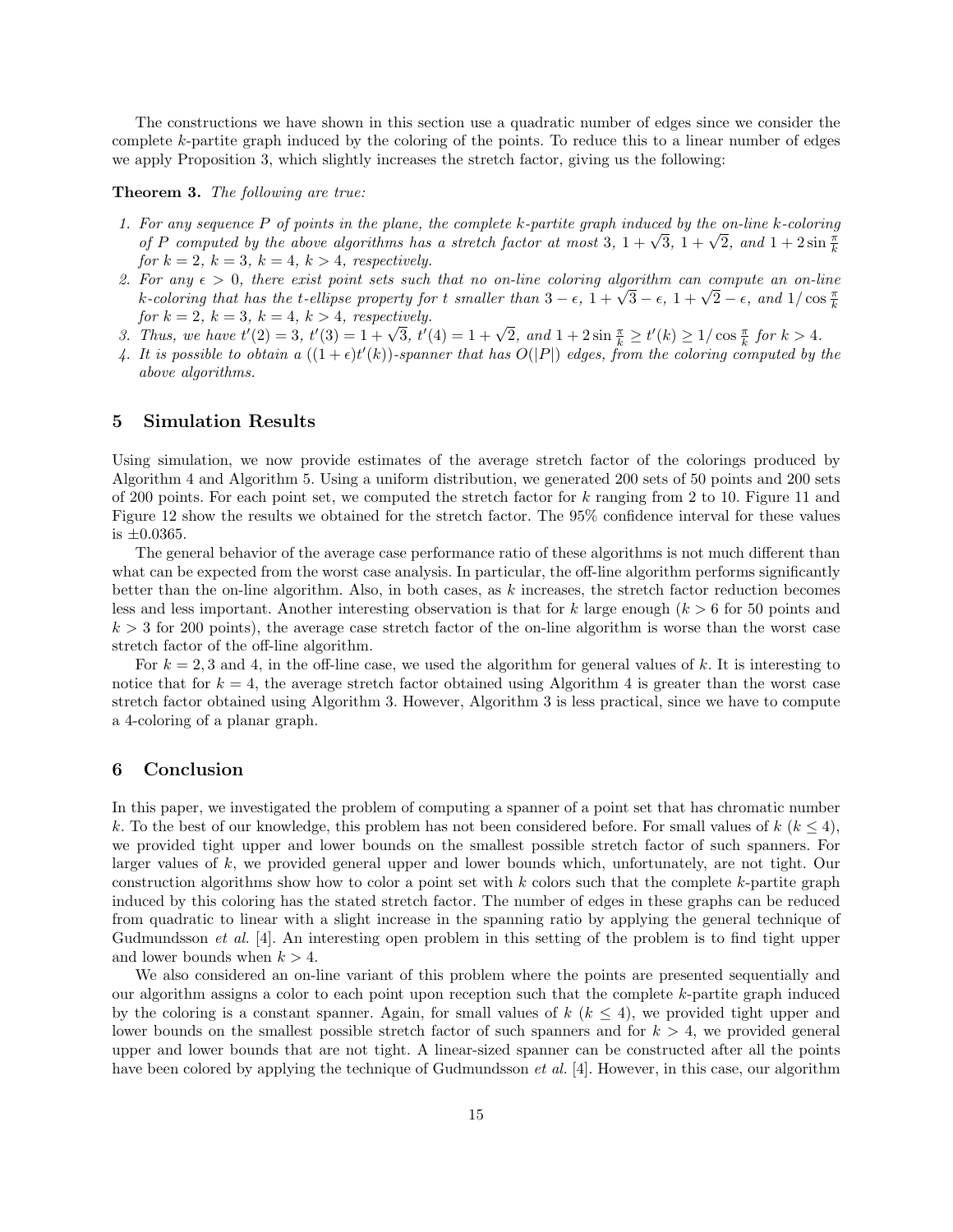

Fig. 11. Simulation results for 50 nodes using Algorithm 4 and Algorithm 5.



Fig. 12. Simulation results for 200 nodes using Algorithm 4 and Algorithm 5.